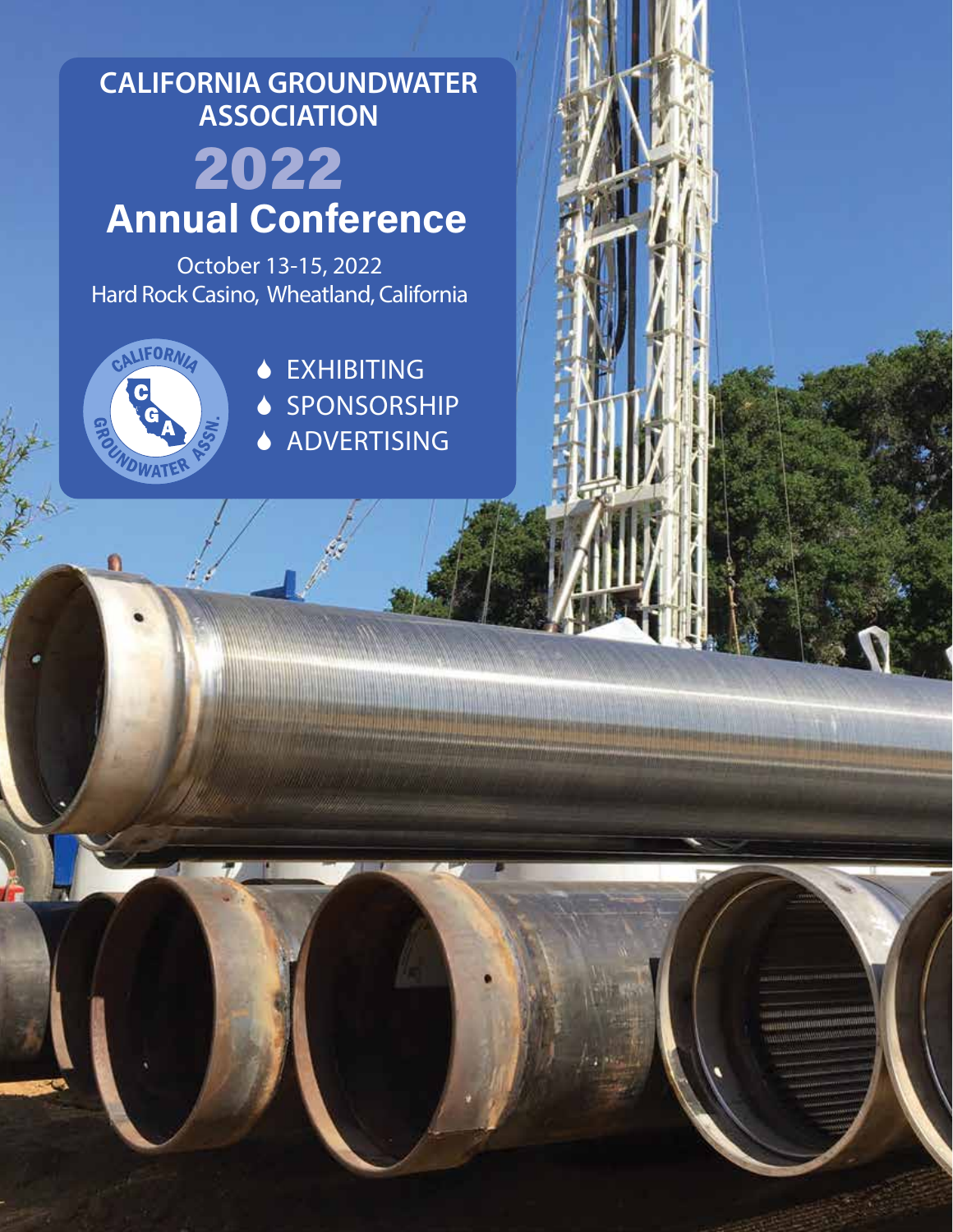# **Dear potential vendor:**

Thank you for taking the time to review this Exhibitor and Sponsor form for the 2022 Conference! We are looking forward to being at Hard Rock Casino, Wheatland. Please look through this prospectus and review the opportunities for Exhibiting, Advertising, and Sponsorship, and note the following:

- Exhibitor set-up is Thursday afternoon and Friday morning, show is Friday, and lunch is free for vendors on Friday!
- Exhibit hall bar will come out around 3:00 p.m. on Friday for attendees and vendors to enjoy!
- If you wish to be included in the on-site program, your registration will need to be returned by August 28, 2022.

# **Advertisements Reserve Your Hotel Room**

# **ADVERTISING OPPORTUNITIES**

- \$300 Full-page ad, 4.875" wide x 7.875" high
- \$225 Half-page ad, 4.875" wide x 3.825" high
- \$125 Quarter-page ad, 2.375" wide x 3.825" high

*Advertisements will be placed in the conference on-site brochure. This brochure will be given to attendees at the conference! All company logos and advertisements are due at CGA by August 28, 2022. Ads and logos must be BLACK & WHITE, highresolution EPS or PDF files.*

*They can be emailed to daves@groundh2o.org. Please contact David Schulenberg at 916-231-2134 if you have any questions about the format of your files.*



**Hard Rock Casino 3317 Forty Mile Rd, Wheatland, CA 95692**  (A short drive north of Sacramento) **Phone: 833-337-3473** 

The Hard Rock Casino in Wheatland is just a short drive north of Sacramento. Call the hotel reservations department at 833-337-3473 or 916-237-5328 and provide the group code GWT1022 to obtain the best rates. Room rates begin at \$229. Make sure to make your reservations ASAP.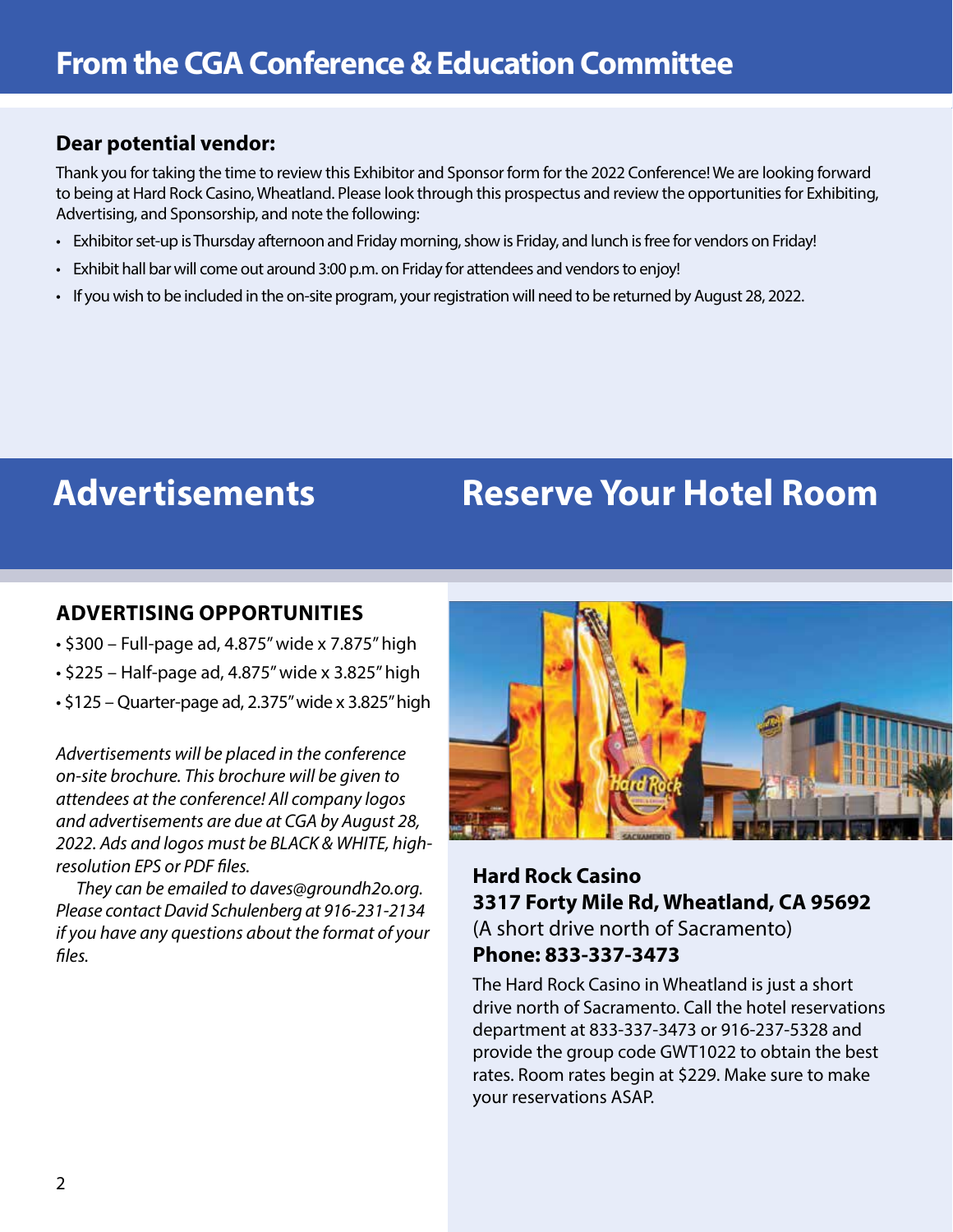# **Sponsorships**

Event is marketed to more than 1,000 contractors. Use this opportunity to put your company's name in front of this audience.

# **SPONSORSHIP OPPORTUNITIES**

#### **Drill Rig Level — \$2,500**

- Free table with premium location
- Free full-page ad in on-site program/directory
- Name and logo on all signage for the show
- Logo and link on CGA website
- 20 drink tickets for attendees (Beer and Rail)

### **Water Truck Level – \$1,500**

- 50% off booth fee plus premium location (\$225-\$360 value)
- Free half-page ad in the on-site program/directory
- Name and logo on all signage for the show
- Logo and link on CGA website
- 15 drink tickets for attendees (Beer and Rail)

### **Pump Truck – \$1,000**

- 25% off booth fee (\$138-\$180 value)
- Free quarter-page ad in on-site program/directory
- Name and logo on all signage for the show
- Logo and link on CGA website
- 10 drink tickets for attendees (Beer and Rail)

### **Trade Show Bar Sponsorship – \$750**

- Multiple available
- 10 drink tickets
- Opportunity to place promotional materials at these location tables (responsibility of sponsoring company to produce and provide these materials)
- Recognition in on-site/directory piece
- Recognition in newsletter

#### **Golf Hole Sponsor – \$100 (18 available)**

• Thursday, October 13, from 8:30 a.m. to 5:00 p.m.

*All companies participating in any level of sponsorship will be publicly thanked in the registration brochure (those committed to exhibit by the time it goes to print), at the convention, as well as in the follow-up newsletter that is sent out after the convention.*

#### **Banquet Sponsorship – \$500**

• Multiple available.

*(Opportunity to place promotional materials on each table during banquet (responsibility of sponsoring company to produce, provide, and distribute these materials*)

- Recognition in on-site piece
- Recognition in newsletter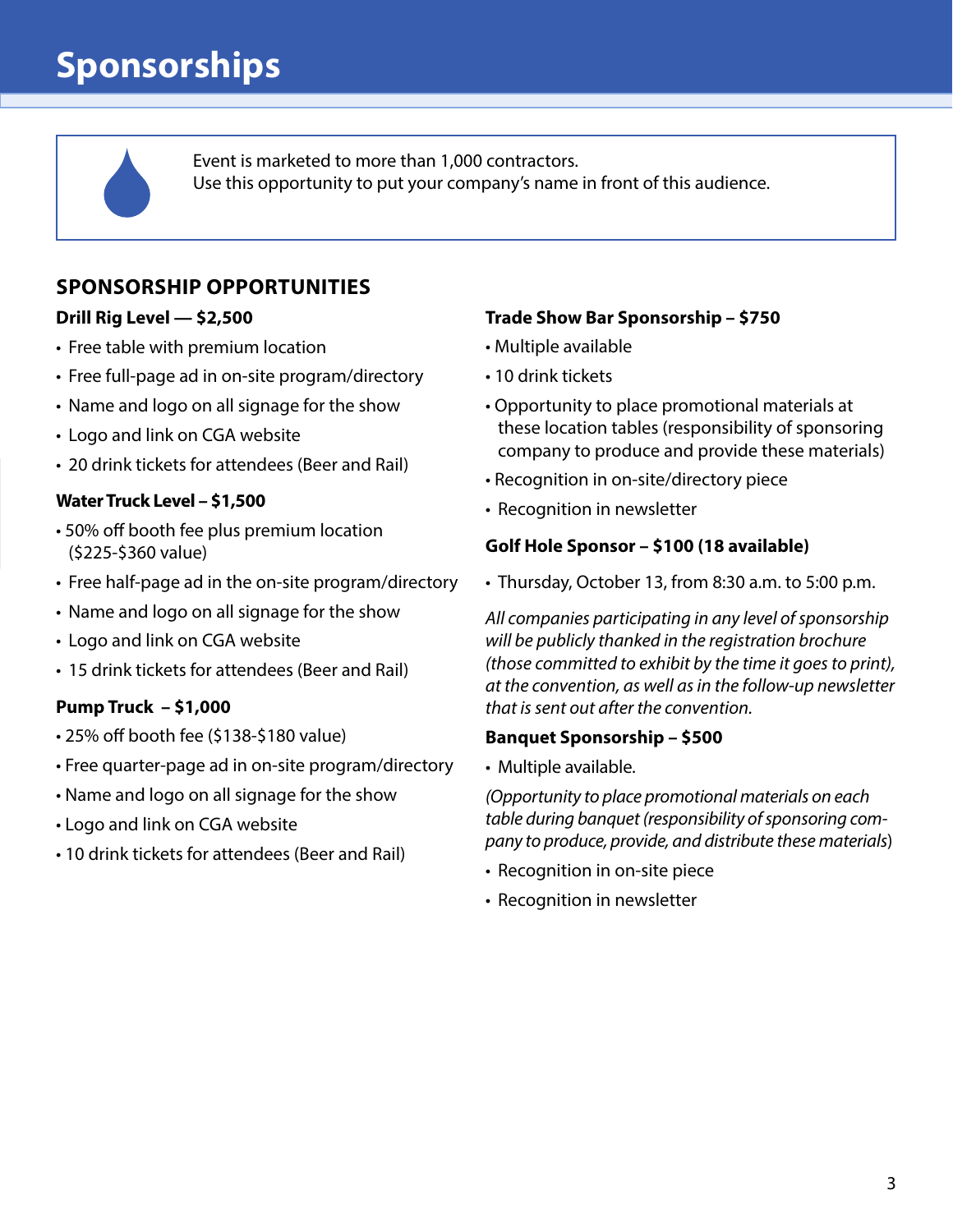# **Exhibit Hall Layout**

# **Hard Rock Casino Venue** October 13-15, 2022 **Exhibit Hall Booth Layout**



#### **TABLE TOP REGISTRATION INCLUDES:**

- 6 ft table skirted
- 2 free representatives
- Additional representatives are \$55/person
- All representatives may attend all sessions for free!
- Your company listed on the CGA's website!

#### **EXHIBIT TABLE TOP\***

#### **MEMBERS**

1st Table  $=$  \$800 Additional Table = \$300 each

#### **NONMEMBERS**

1st Table =  $$1,150$ Additional Table = \$400 each

\* Prices reflect before August 28, 2022 date. After date, prices increase.

Register early for reduced rates.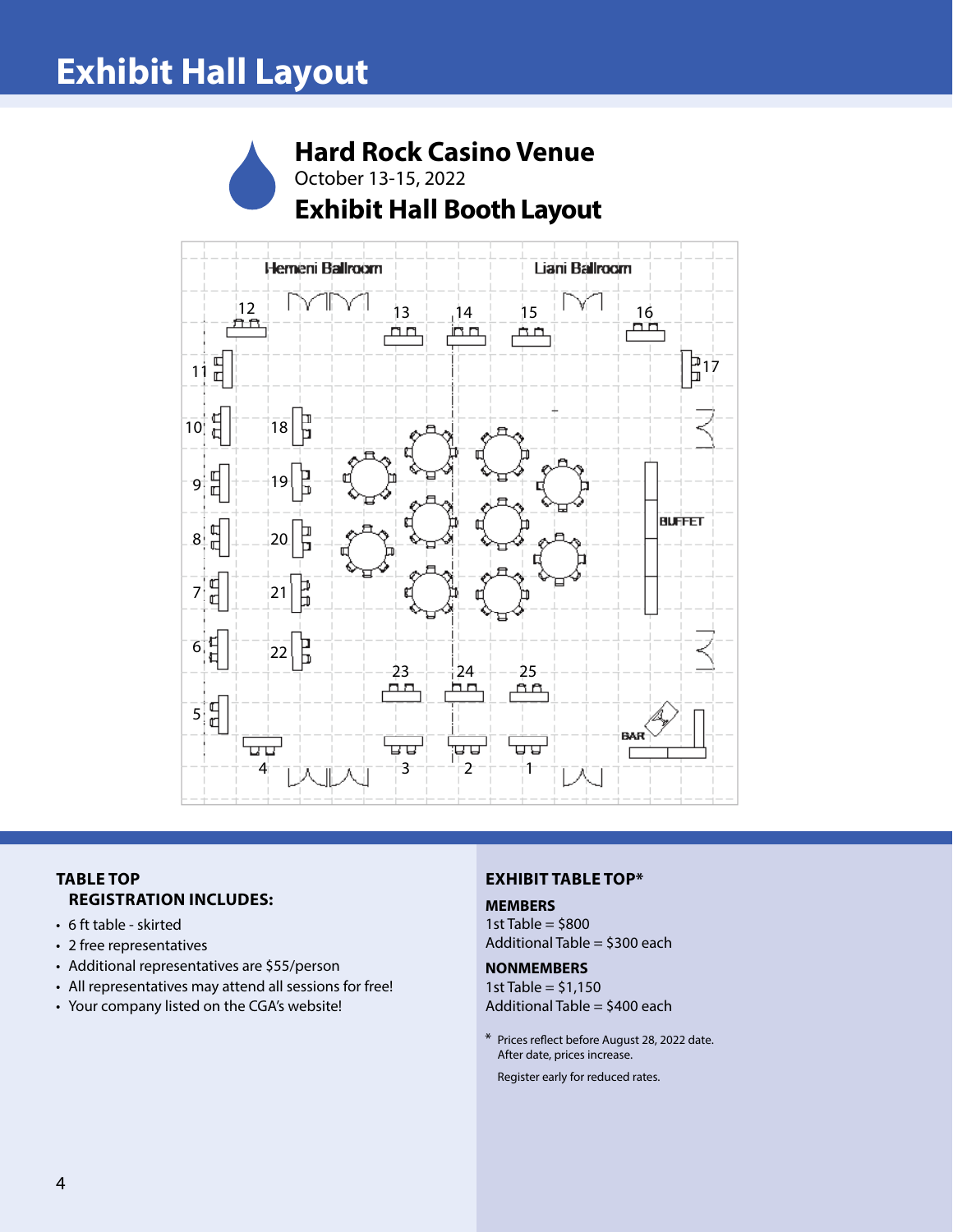# **1. TRADE SHOW SCHEDULE**

Exhibitor Set-Up: Thursday, October 13 8:00 a.m. – 5:00 p.m. Trade Show: Friday, October 14 12:00-4:30 p.m. Friday, October 14 6:30-10:00 p.m.

Friday, October 14 8:00 a.m.–12:00 p.m.

### **2. SPACE**

No portion of the display area may be sublet or assigned to any other firm or person(s).

### **3. DISPLAY ASSIGNMENTS**

Space assignments are made on a first come, first served basis. CGA reserves the right to alter trade show layout and vendor location. Indicate your first, second, and third booth choice. No private room displays. (See floor plan for space layout.)

### **4. FIRE/SAFETY CODES**

Each table operator and vehicle equipment owner must comply with all federal, state, local, and Hard Rock Casino, Wheatland fire and safety codes. This includes disconnecting the battery and having gas tanks nearly empty.

# **5. INSURANCE**

It is agreed that in no case shall CGA or its officers or directors or staff be responsible for any loss, theft, and damage by fire or injury to any person or article.

# **6. LIABILITY**

Each table operator will be responsible for the space leased during the convention and will keep it free from hazards to persons on the premises. CGA and the Hard Rock Casino, Wheatland will not be responsible for any injury that may occur to table operators, their associates, or employees.

# **7. ELECTRICAL, INTERNET, and SHIPPING FREIGHT**

After signing up to exhibit, companies will be able to place orders for additional services online or via forms that will be provided. If you have questions, please contact Dave Schulenberg at 916-231-2134.

# **8. FOOD AND BEVERAGES**

The sale and serving of food, beverages, and concessions of any kind is not permitted in the Hard Rock Casino, Wheatland except with prior written permission from the Hard Rock Casino, Wheatland.

# **9. CANCELLATION POLICY**

Cancellation policy applies to all items purchased on the exhibitor application form. With written cancellation notice received by 5:00 p.m. on August 28, 2022, cancellations will receive a refund, less a \$100 administrative charge. Cancellations after August 28, 2022 are nonrefundable. Notices of cancellation must be faxed to the CGA office at 614-898-7786. No-shows will not receive refunds.

### **10. PAYMENT POLICY**

To be considered preregistered, CGA must receive your payment with this form.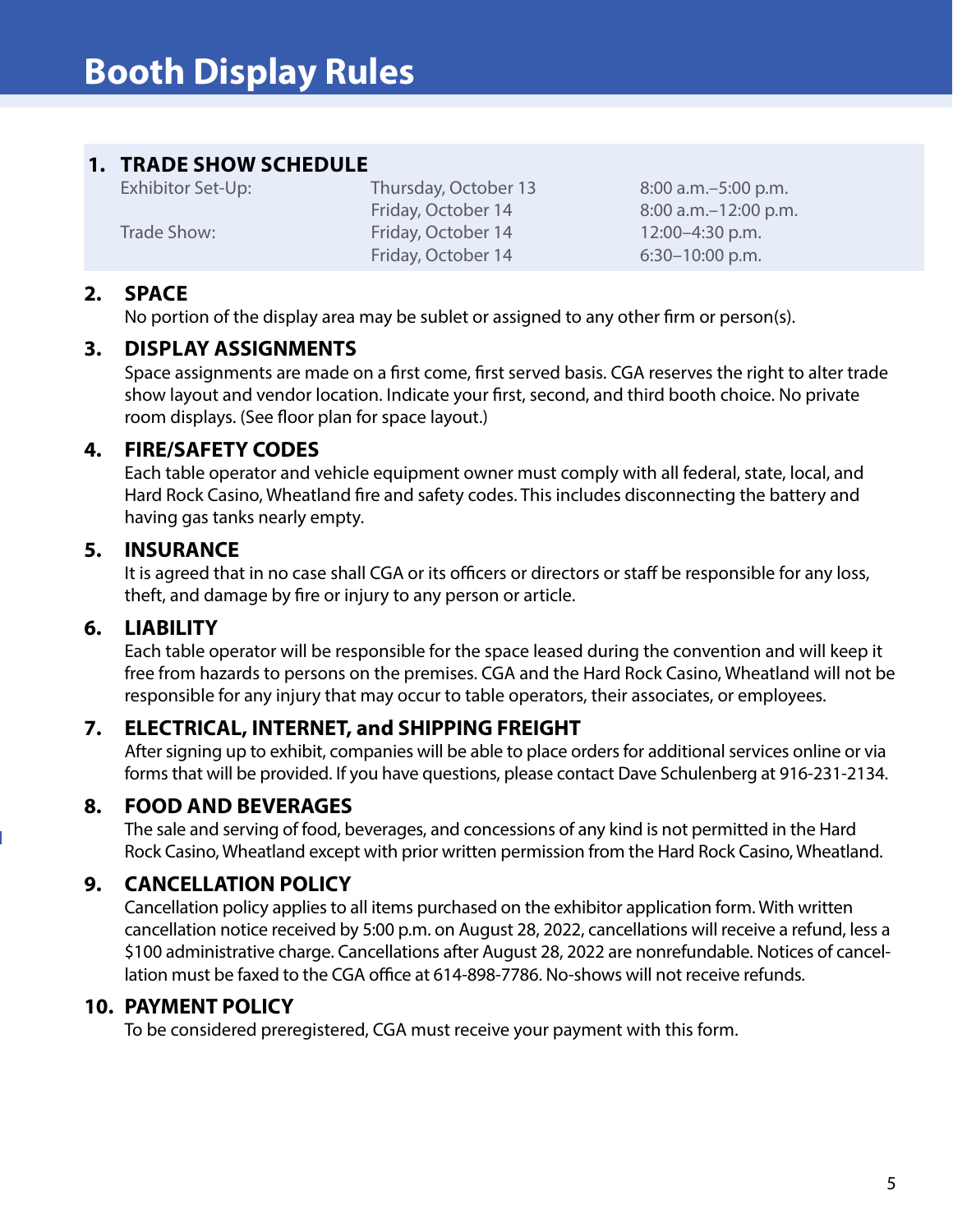# **Preliminary Schedule** (subject to change)

| <b>ROOM</b>    |                                    | <b>THURSDAY-OCTOBER 13</b> |
|----------------|------------------------------------|----------------------------|
|                | <b>Registration, Badge Pickup</b>  | 7:30 am-5:00 pm            |
|                | Golf (Offsite)                     | 8:30 am-5:00 pm            |
| Tep'           | <b>Mud School</b> —Bill Douville   | 8:00 am-12:00 pm           |
| Hemani & Liani | <b>Vendor Set-Up</b>               | 12:00-5:00 pm              |
|                | <b>Lunch</b> (On your own)         | 12:00-1:00 pm              |
| Tep'           | <b>First Aid - Part 1</b>          | $1:15 - 2:15$ pm           |
| We'            | Web Based Tech and How to Use It   | $1:15-2:15$ pm             |
| Tep'           | <b>First Aid - Part 2</b>          | 2:30-3:30 pm               |
| We'            | <b>Overhead Power Lines</b>        | 2:30-3:30 pm               |
| Tep'           | <b>Bulletin 74 and DWR Updates</b> | 3:30-4:30 pm               |
| Hemani & Liani | <b>Social Time</b>                 | 6:00-11:00 pm              |
|                | <b>Hold'em Tournament</b>          | 8:10 pm                    |
|                |                                    |                            |

#### **FRIDAY-OCTOBER 14** ROOM

| 7:30 am-4:00 pm       | <b>Registration, Badge Pickup</b>                        |                           |
|-----------------------|----------------------------------------------------------|---------------------------|
| $8:00 - 10:30$ am     | <b>Exhibitor Set-Up (Final)</b>                          | Hemani & Liani            |
| $8:00$ am $-12:00$ pm | <b>Mud School</b>                                        | Lot                       |
| $9:00 - 11:00$ am     | <b>McEllhiney Lecture</b> -- Bill Douville               | Tep' & We'                |
| 10:00-11:00 am        | <b>Legislative Update and Discussion</b> - Randy Pollock | Tep' & We'                |
| 11:00 am-12:00 pm     | <b>General Membership Meeting</b>                        | Tep' & We'                |
| 11:00 am-12:00 pm     | <b>Lunch - Vendors</b>                                   | Hemani & Liani            |
| $12:00 - 1:00$ pm     | <b>Lunch - Attendees</b>                                 | Hemani & Liani            |
| 12:00-4:30 pm         | <b>Vendor Time</b>                                       | Hemani & Liani            |
| 4:30-5:15 pm          | <b>Manufacturer and Supplier Meeting</b>                 | Tep'                      |
| 4:30-5:30 pm          | <b>Past Presidents Meeting</b>                           | We'                       |
| $6:00-6:30$ pm        | <b>Reception, Vendor Time, Silent Auction</b>            | <b>Hemani &amp; Liani</b> |
| 6:45-10:30 pm         | <b>71st Annual Banquet and Silent Auction</b>            | Hemani & Liani            |

| <b>SATURDAY-OCTOBER 15</b> |                                                      | <b>ROOM</b>     |
|----------------------------|------------------------------------------------------|-----------------|
| 7:30-10:00 am              | <b>Registration, Badge Pickup</b>                    |                 |
| $9:30$ am $-12:00$ pm      | <b>CGAA Brunch and Program</b>                       | <b>Poolside</b> |
| $8:45-9:45$ am             | <b>Dual Tube Flooded Reverse Drilling</b>            | Tep'            |
| $9:00 - 10:00$ am          | <b>Cyber Security and Office Items</b>               | We'             |
| 10:00-11:00 am             | <b>Water Treatment Installation and Conditioning</b> | Tep'            |
| 12:00 pm                   | <b>Board Meeting</b>                                 | Liani           |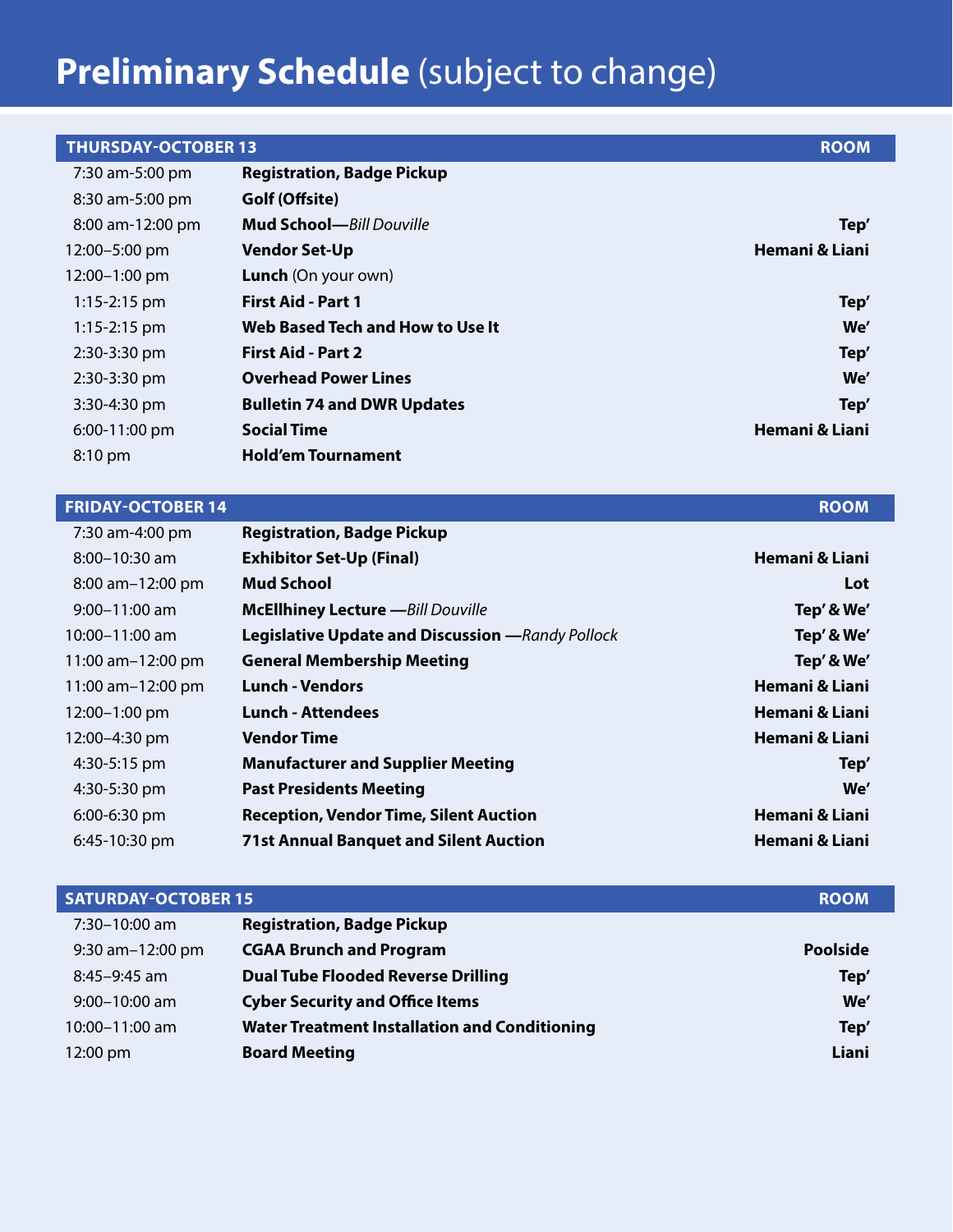

# **Exhibitor/Sponsor Application**

| 'n                       | Company name: |                                                            |  |
|--------------------------|---------------|------------------------------------------------------------|--|
| <b>POL</b>               |               |                                                            |  |
|                          | Address:      | <u> 1980 - Jan Barbara, martxa al Indonesia (h. 1980).</u> |  |
| <b>TABLE PREFERENCE:</b> |               |                                                            |  |
| 1st: $\qquad \qquad$     | Phone:        | Fax:                                                       |  |
| 2nd:<br>3rd:             | Email:        |                                                            |  |

#### *Check all that apply:*

| <b>Early Bird</b> | <b>After September 1</b> |
|-------------------|--------------------------|

|            |       | _______          |         | .                |
|------------|-------|------------------|---------|------------------|
|            |       | Member Nonmember |         | Member Nonmember |
| Single     | \$800 | \$1,150          | \$1,000 | \$1,500          |
| Additional | \$300 | \$400            | \$350   | \$450            |

\_\_\_\_\_\_\_\_\_\_\_\_\_\_\_\_\_\_\_\_\_\_\_\_\_\_\_\_\_\_\_\_\_\_\_\_\_\_\_\_\_\_\_\_\_\_\_\_\_\_\_\_\_\_ \_\_\_\_\_\_\_\_\_\_\_\_\_\_\_\_\_\_\_\_\_\_\_\_\_\_\_\_\_\_\_\_\_\_\_\_\_\_\_\_\_\_\_\_\_\_\_\_\_\_\_\_\_\_ \_\_\_\_\_\_\_\_\_\_\_\_\_\_\_\_\_\_\_\_\_\_\_\_\_\_\_\_\_\_\_\_\_\_\_\_\_\_\_\_\_\_\_\_\_\_\_\_\_\_\_\_\_\_

#### **ADDITIONAL EXHIBITOR OPTION**

 YES! We will donate items for the Live Auction! I will donate the following item(s):

Ladies Program

#### **SPONSORSHIPS**

| Our company would like to sponsor the following:     |         |
|------------------------------------------------------|---------|
| O Drill Rig Sponsor                                  | \$2,500 |
| O Water Truck Sponsor                                | \$1,500 |
| O Pump Truck Sponsor                                 | \$1,000 |
| <b>O</b> Trade Show Bar Sponsorship                  | \$750   |
| $\overline{O}$ Golf Hole # of Holes                  | \$100   |
| O Drink Tickets-Trade Show Floor                     |         |
| \$70 per pack of 10, No. of packs_<br>$x \, 570 = 5$ | Total   |
| O Banquet Sponsorship                                | \$500   |

#### **ADVERTISEMENTS (AUGUST 28 DEADLINE)**

#### **Our company would like to buy the following b**&**w ads for the convention program.**

- $\bigcirc$  \$300 Full-page ad (4.875" wide x 7.875" high)
- $\bigcirc$  \$225 Half-page ad (4.875" wide x 3.825" high)
- $\bigcirc$  \$125 Quarter-page ad (2.375" wide x 3.825" high)

#### **SCHOLARSHIP FOUNDATION**

O I would like to donate to the Clint Burden Memorial Scholarship. Amount I wish to donate: \$ \_

O I would like to donate to the CGA Memorial Scholarship. Amount I wish to donate: \$

#### **PAYMENT INFORMATION**

To be considered preregistered, CGA must receive your payment with this form. Any registrations received prior to August 28, 2022 receive the early bird rate.

|  | Grand total <sup>.</sup> |  |  |
|--|--------------------------|--|--|
|--|--------------------------|--|--|

O Check enclosed (made payable to CGA)  $O$  Visa

O MasterCard

| Credit Card Number      |                       |
|-------------------------|-----------------------|
| Card Exp. Date          | 3-Digit Security Code |
| Cardholder Name         |                       |
| Cardholder Phone Number |                       |
| Cardholder Address      |                       |
|                         |                       |

\_\_\_\_\_\_\_\_\_\_\_\_\_\_\_\_\_\_\_\_\_\_\_\_\_\_\_\_\_\_\_\_\_\_\_\_\_\_\_\_\_\_\_\_\_\_\_\_\_\_\_\_\_\_\_\_\_ I approve the above amount to be charged to the credit card indicated. Cardholder Signature \_\_\_\_\_\_\_\_\_\_

Date \_\_\_\_\_\_\_\_\_\_\_\_\_\_\_\_\_\_\_\_\_\_\_\_\_\_\_\_\_\_\_\_\_\_\_\_\_\_\_\_\_\_\_\_\_\_\_\_\_\_\_\_

#### **AGREEMENT**

Signer agrees to the rules governing all aspects of exhibit and equipment space, as printed in this packet, including all Booth Display Rules on page 5.

| Printed Name |  |
|--------------|--|
| Signature    |  |
| Date         |  |

(For office use only.)

| initials  | fin. |
|-----------|------|
| date      |      |
| CK/CC     |      |
| amt. paid |      |
| bal. due  |      |

#### **PLEASE RETURN FORM WITH PAYMENT TO:**

California Groundwater Association 1017 L Street – PMB #312 Sacramento, CA 95814-3805 916-231-2134 Office 614-898-7786 Fax